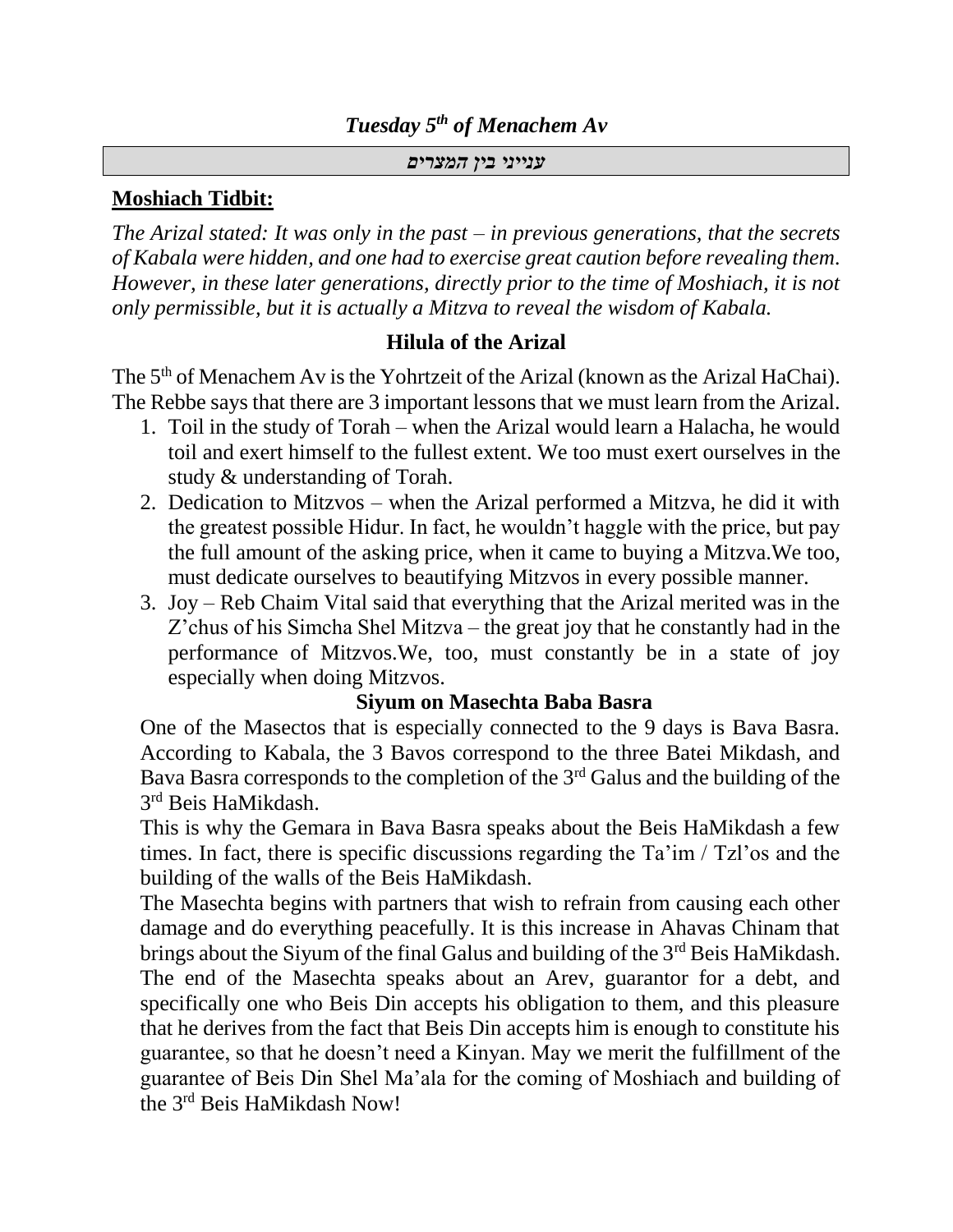#### **ענייני בית המקדש**

*Lesson Thirteen*

#### **The Ezras Nashim**

- *Midos Chapter 2 and 1*
- *Rambam Laws of Beis Habechira Chapter 5*
- *Yechezk'el Chapter 46 and 40*

**Mishna - Tractate Midos )מידות )משנה** 

**פרק ב'** 2 Chapter

## **משנה ה' 5 Mishna**

| עזרת הנשים היתה                                  | The women's court <sup>1</sup>                                                              |
|--------------------------------------------------|---------------------------------------------------------------------------------------------|
| ארֵךְ מֵאָה וּשָׁלֹשִׁים וְחָמֵשׁ,               | was one hundred and thirty-five Amos long                                                   |
| על רֹחַב מֵאֲה וּשְׁלֹשִׁים וְחַמֵּשׁ.           | by one hundred and thirty-five Amos wide.                                                   |
| וְאֵרְבַּעׁ לְשָׁכוֹת הָיוּ                      | There were four chambers                                                                    |
|                                                  | on its four corners, גארבּע מִקְצוֹעוֹת,                                                    |
| של אַרבָּעִים אַרְבָּעִים אַמָּה.                | forty Ama by forty Ama each <sup>2</sup> .                                                  |
| לא היו מקורות.                                   | They did not have roofs,                                                                    |
| וִכֵּן הֵן עֲתִידוֹת לְהִיוֹת,                   | and they will be the same in the future,                                                    |
|                                                  | as {Yechezk'el) says: :שׁגַאֲמַר                                                            |
|                                                  | "וַיוֹצִיאֵנִי אֵל הֻחֲצֵר הַחִיצוֹנָה, The angel} took me out to the outer?"<br>courtyard, |
| וַיַּעֲבְרֵנִי אֵל אַרִבּעַת מִקְצוֹעֵי הֵחָצֵר, | and brought me to its four corners                                                          |
| וְהִנֵּה חָצֵר בְּמִקְצֹעַ הֶחָצֵר,              | and behold there was a courtyard in the corner<br>of the courtyard,                         |
| חָצֵר בְּמִקְצִעַ הֶחָצֵר,                       | {and} a courtyard in the {other} corner,                                                    |
| בארבעת מקצעת החצר                                | on all four corners of the courtyard <sup>3</sup> ;                                         |
|                                                  |                                                                                             |

<sup>1</sup> **The area that women were allowed to be in as well, as they were forbidden to be in the actual Azara. This courtyard was the place that people who weren't bringing a Korban at the time, would stand. It was a place to Daven, it was where the small Sanhedrin sat, and where the Simchas Beis HaSho'eiva took place (and Hakhel according to some opinions)**

<sup>2</sup> **In the 3rd Beis HaMikdash they will each be 40 Ama by 30 Ama**

<sup>3</sup> **This too is diferent in the 2nd, that the Ezras Nashim is below the Azara. In the 3rd Beis HaMikdash the corners of the Ezras Nashim surround the Azara on all sides.**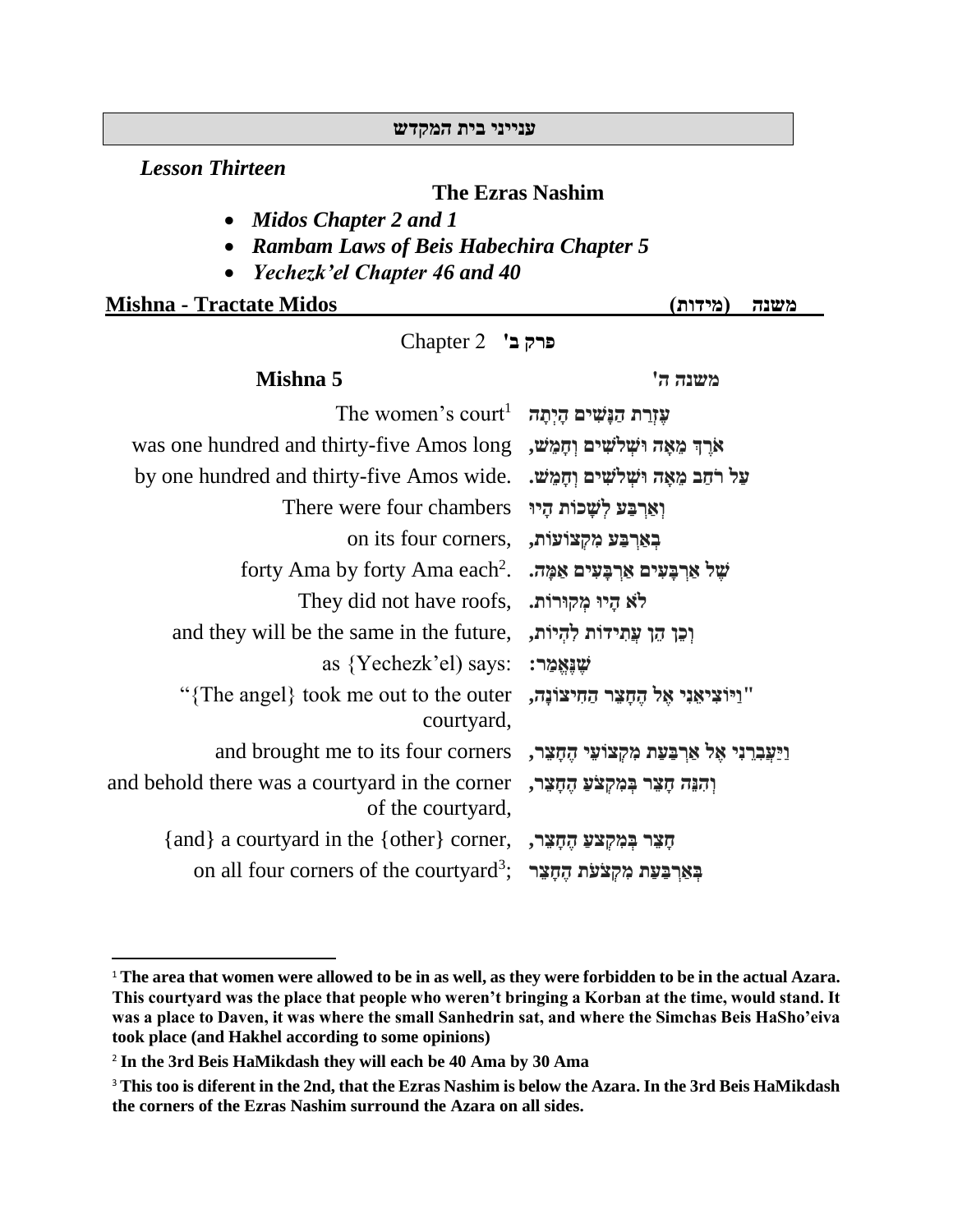| the {small} courtyards were made to let the<br>smoke out <sup>4</sup> ";             | חֲצֵרוֹת קַטְרוֹת.''                                |
|--------------------------------------------------------------------------------------|-----------------------------------------------------|
| this implies that they had no roof.                                                  | וְאֵין "קְטְרוֹת" אֶלָא שָׁאֵינָן מְקוּרוֹת.        |
| What were they used for $5$ ?                                                        | וּמַה הָיוּ מִשַׁמִּשׁוֹת?                          |
| The south eastern {chamber}                                                          | דְרוֹמִית מִזְרָחִית,                               |
| was the chamber of the Nazirites,                                                    | היא הִיְתָה לִשְׁכַּת הַגְּזִירִים,                 |
| where they would cook their peace offering,                                          | שָׁשָׁם הַנְזִירִים מְבַשְׁלִים אֶת שַׁלְמֵיהֶם,    |
| and shave their hair                                                                 | וּמְגַלְחִין אֵת שִׂעֲרָם,                          |
| and burn it in the fire under the pot <sup>6</sup> .                                 | וּמִשַׁלְחִים תַּחַת הַדּוּד.                       |
| The north eastern {chamber}                                                          | מִזְרָחִית צִפוֹנִית,                               |
| was the chamber of the wood,                                                         | היא הַיְתָה לִשְׁכַּת הָעֵצִים,                     |
| where the Kohanim who had a physical defect<br>{and were therefore unfit for Avoda}, | שָׁשָׁם הַכֹּהֲנִים בַּעֲלֵי מוּמִין                |
| would check the wood for worms,                                                      | מתלעים הָעֵצִים.                                    |
| and any log that a worm was found in                                                 | וְכָל עֵץ שֶׁנִּמְצָא בוֹ תוֹלַעַת,                 |
| was disqualified from being used upon the<br>Mizbayach.                              | פַּסוּל מֵעַל גַּבֵּי הַמְזְבֵהַ.                   |
| The northwestern chamber                                                             | צִפוֹנִית מַעֲרָבִית,                               |
| was the chamber of those who were recovering<br>from Tzara'as <sup>7</sup> .         | היא הִיְתָה לִשְׁכַּת הַמְּצֹרֲעִין.                |
| The southwestern chamber;                                                            | מַעֲרָבִית דְרוֹמִית,                               |
| Rabbi Eliezer Ben Ya'akov said:                                                      | אָמַר רְבִּי אֱלִיעֶזֶר בֶּן יַעֲקֹב:               |
| I forgot what it was used for.                                                       | שָׁכַחְתִּי מָה הָיְתָה מְשַׁמֵּשָׁת.               |
| Aba Shaul says:                                                                      | אַבַּא שַׁאוּל אוֹמֵר:                              |
| In it they would store wine $\&$ oil <sup>8</sup>                                    | שָׁם הָיוּ נוֹתְנִין יַיִן וָשָׁמֶן,                |
| and it was referred to as the chamber of the oil.                                    | וְהִיא הָיְתָה נִקְרֵאת לִשְׁכַּת בֵּית שְׁמַנְיָה. |
|                                                                                      |                                                     |

<sup>4</sup> **In the 3rd Beis HaMikdash, these rooms will be used to cook the meat of the Korbanos (that must be eaten in the Azara). For this reason, they will not be covered by roofs.**

<sup>5</sup> **In the 2nd Beis HaMikdash there was no need for cooking rooms, they only made them to resemble the 3rd Beis HaMikdash.**

<sup>6</sup> **As the Torah says, "The Nazir should take his hair and burn it in the fire that is under the peace offering"**

<sup>7</sup> **There was a Mikve there for them to purify themselves.**

<sup>8</sup> **For the Nesachim, the Mincha sacrifices, and lighting the Menora**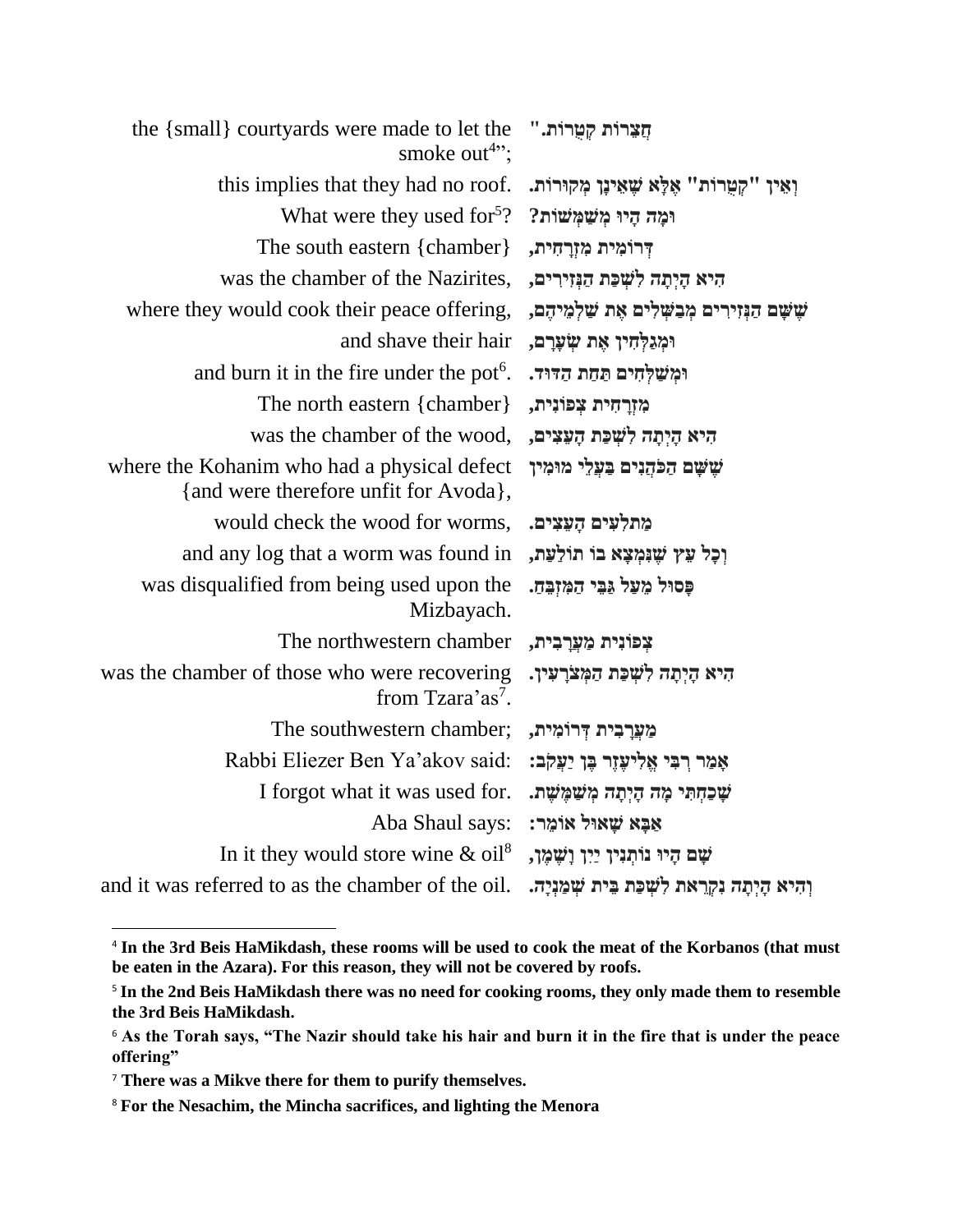| נְחֵלָקָה הָיִתָּה בָרְאֹשׁוֹנָה, The walls of the Ezras Nashim} were plain<br>walls { without a fence },          |  |
|--------------------------------------------------------------------------------------------------------------------|--|
| and they later surrounded them with a fence {so $\pi$ וְהִקִיפוּהָ כְּצוֹצְטְרָה<br>they should be like a balcony. |  |
| and the women would watch from on top , מִלְמַעִלָּה, and the women would watch from on top                        |  |
| and the men from below, וְהַאֲנָשִׁים מִלְמַטַּה,                                                                  |  |
| so that they would not be mixed. גְדֵי שָׁלֹא יְהוּ מְעֹרָבִין.                                                    |  |

*The Rambam also mentions that there were stairs leading up to the balcony. There are different opinions as to whether this balcony remained thus all year as well. The main purpose was definitely for the Simchas Beis Hasho'eiva, as the sages wanted to prevent men & women from being together.*

*The Gemara also tells us that when doing so, they relied on the Pasuk in Yechezk'el that describes the balcony that will surround the entire Ezras Nashim in the 3rd Beis HaMikdash (although the purpose will be different, and on three of the sides – north, east & south, there will be chambers on the balcony).*

| <u>וַחֲמֵשׁ עֵשְׂרֶה מַעֲלֹוֹת There were fifteen steps</u>                       |                |                                                         |
|-----------------------------------------------------------------------------------|----------------|---------------------------------------------------------|
| ascending from the Ezras Nashim to the Ezras<br>Yisrael                           |                | עולות מתוכה לעזרת ישראל,                                |
| corresponding to the 15 chapters of Shir<br>Hama'alos (song of ascent) in Tehilim | שִׁבַתְּהילִים | כִּנְגֵד חֲמֵשׁ עֵשְׂרֵה שִׁיר הַמַּעֲלוֹת              |
| upon which the Levites would sing.                                                |                | שָׁעֲלִיהֶם הַלְוִיִּם אוֹמְרִים בַּשִּׁיר.             |
| לא היו טרוטות, These steps were not straight                                      |                |                                                         |
| rather they were rounded like a half circle.                                      |                | אֵלָא מִקְפוֹת כַּחֲצִי גֹרֵן עַגְלָה.                  |
| Mishna 6                                                                          |                | משנה ו'                                                 |
| There were chambers below {the floor of} Ezras Yisrael                            |                | וּלִשֲכוֹת הַיוּ תַחַת עֲזַרַת<br>יִשְׂרַאֵל,           |
| open to the Ezras Nashim,                                                         |                | פִּתוּחוֹת לַעֲזָרַת הַנָּשִׁים,                        |
| where the Levites would place their violins, harps,                               |                | שָׁשַׁם הַלְוִיִּם נוֹתִנְין כְּנּוֹרוֹת<br>וּנִבְלִים, |
| cymbals, and all types of musical instruments.                                    |                | וּמְצִלְתַּיִם, וְכָל כְּלֵי שִׁיר                      |
| one hundred thirty five Amos long                                                 |                | ארֵךְ מֶאֲה וּשָׁלֹשִׁים וְחַמֵּשׁ,                     |
| by eleven Amos wide,                                                              |                | על רחב אחת עשרה.                                        |
| and there was a border of tips of beams                                           |                | וִרֹאֹשָׁן פִּסְפִסִין מַבְדִּיל                        |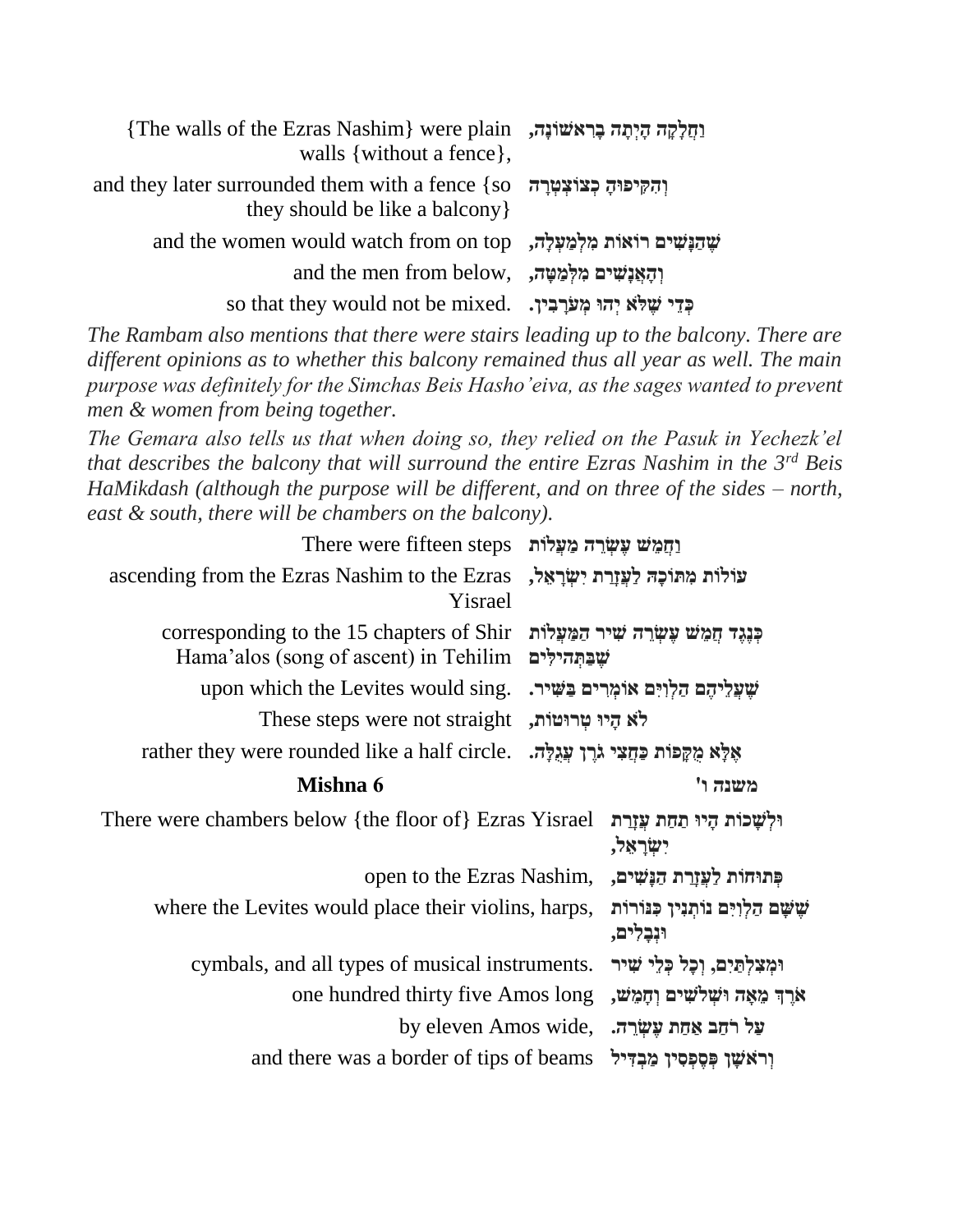| to separate between the courty and of the Israelities and the<br>courtyard of Kohanim. | בִּין עֵזָרַת יִשְׂרָאֵל לַעֲזָרַת<br>הַכֹּהֵנִים.         |
|----------------------------------------------------------------------------------------|------------------------------------------------------------|
| Rabbi Eliezer Ben Ya'akov says:                                                        | רִבִּי אֱלִיעֶזֶר בֶּן יַעֲקֹב אוֹמֵר:                     |
| There was a step the height of one Ama                                                 | מַעְלָה הָיְתָה גְּבוֹהָה אַמַּה                           |
| upon which the Duchan was placed,                                                      | וְהַדּוּכָן נְתוּן עָלֶיהָ,                                |
| and in {the Duchan} were three steps, half an Ama each;                                | וּבוֹ שַׁלוֹשׁ מַעֲלוֹת שֵׁל חֲצִי חֲצִי<br>אַמָּה         |
| thus the Ezras Kohanim was higher than Ezras Yisrael                                   | נמצאת עֲזָרת הַכֹּהֵנִים גְּבוֹהָה<br>מִעֲזָרַת יִשְׂרָאֵל |
| by two and a half Amos.                                                                | שתי אמות ומחצה.                                            |
| The entire Azara was                                                                   | כָּל הָעֲזָרָה הָיִתָּה                                    |
| one hundred eighty seven Amos long                                                     | ארֵךְ מֵאָה וּשָׁמוֹנִים וַשָּׁבַע,                        |
| by one hundred thirty five Amos wide,                                                  | על רֹחַב מֵאָה וּשִׁלֹשִׁים וְחָמֵשׁ.                      |
| and there were thirteen places where one was obligated to<br>bow.                      | ושלש עשרה השפחויות היו<br>שם.                              |
| Aba Yosi Ben Chanan says:                                                              | אַבָּא יוֹסֵי בֶן חָנָן אוֹמֵר:                            |
| {the 13 places one would bow} were opposite the thirteen<br>gates.                     | כִּנְגֵד שִׁלִשָּׁה עַשָּׂר שִׁעָרִים.                     |

*The Mishna will now go on to specify the names and locations of each of the thirteen gates. The Gemara says that there are various opinions regarding the number of gates:*  most notably; five, seven, and thirteen. Although there cannot be an argument *regarding facts, the Rebbe explains that there were many entrances to the Azara, and the discussion is which of them are considered as gates.*

| The {four} gates on the south {of the Azara} near the שְׁעֲרִים קְרוֹמְיִים שְׁמוּכִים<br><b>West were: למערב:</b>                                 |
|----------------------------------------------------------------------------------------------------------------------------------------------------|
| The high gate {the highest gate on the south, closest to $\psi$<br>the west,                                                                       |
| <b>Fuel Gate {through which wood was brought in for the</b> $\frac{1}{2}$<br>Mizbayach,                                                            |
| Gate of the First Born {where first-born animals that ,עֲשֶׁר הַבְּכוֹרוֹת,<br>could be Shechted in any part of the Azara were brought<br>$in\}$ , |
| and the Water Gate. שער המים                                                                                                                       |
| Why was it called the Water Gate? יַלְמַּה נִקְרַא שְׁמוֹ שֵׁעַר הָמַּיִם? Why was it called the Water                                             |
|                                                                                                                                                    |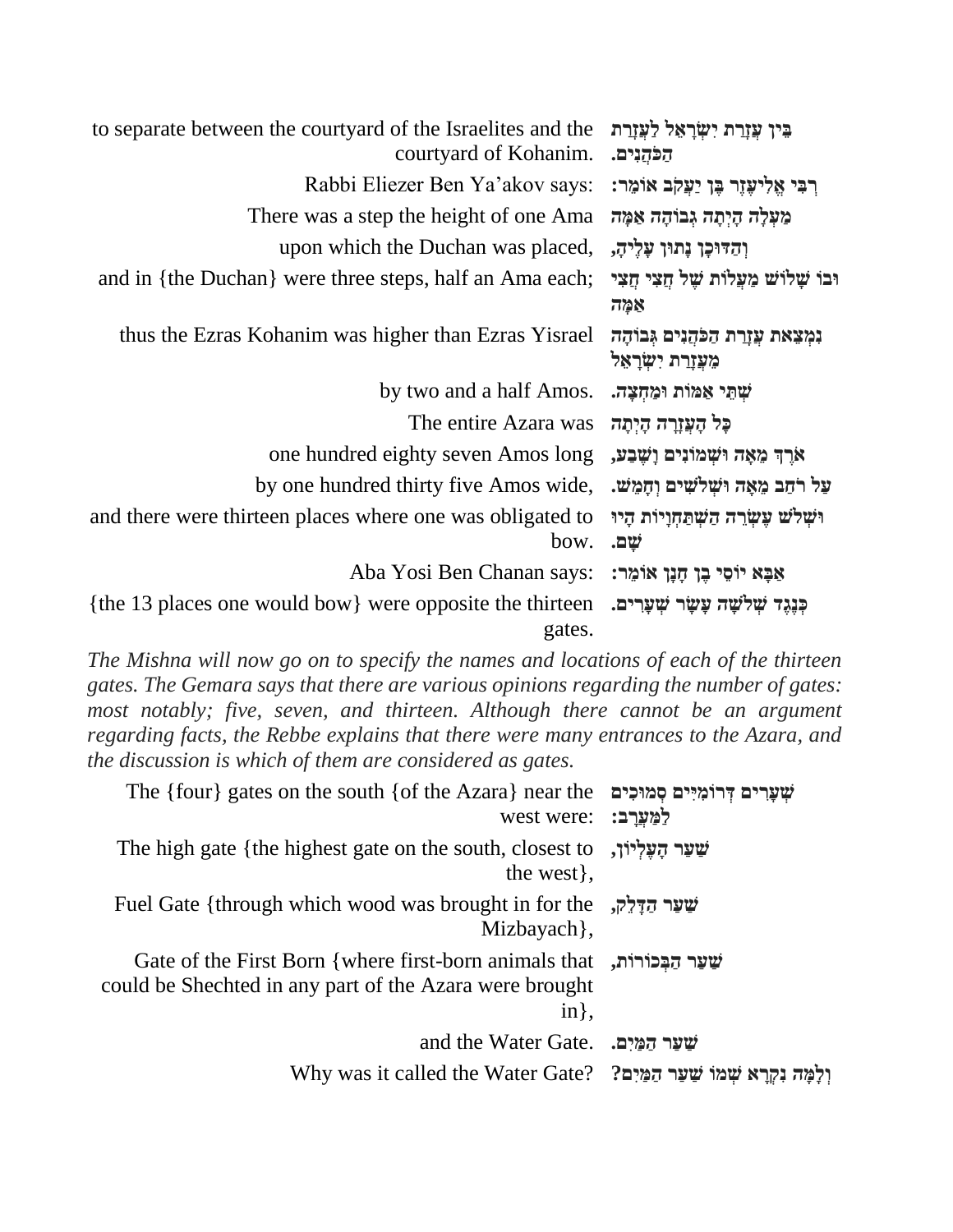| Since through it they would bring the jug of water to be<br>poured on the Mizbayach during Sukos. | שֵׁבּוֹ מַכְנִיסִין צְלוֹחִית שֵׁל מַּיִם<br>של נסוד בחג. |
|---------------------------------------------------------------------------------------------------|-----------------------------------------------------------|
| Rabbi Eliezer Ben Ya'akov says:                                                                   | ַרְבִּי אֱלִיעֶזֶר בֶּן יַעֲקֹב אוֹמֵר:                   |
| Through it {will be} the trickling water                                                          | בו המים מפכים,                                            |
| that in the future will go out under the Beis HaMikdash <sup>9</sup> .                            | העתידין להיות יוצאין מתחת<br>מִפְתַּךְ הַבֵּיִת.          |
| On the other side, on the north near the west:                                                    | וּלְעַמָּתָן בַּצְפוֹן סְמוּכִין לַמַּעֲרָב:              |
| The Yechanya Gate,                                                                                | שַׁעַר יִכְנְיָה,                                         |
| The Korban Gate {for the Korbanos that must be<br>Shechted on the north },                        | שִׁעַר הַקְרִבָּן,                                        |
| the Women's Gate {where women would stand and<br>watch (or do S'micha on) their Korban},          | שַׁעַר הַנָּשִׁים,                                        |
| the gate of the song {through which Levites would bring<br>in their musical instruments.          | שַׁעַר הַשִּׁיר.                                          |
| Why was it called the Yechanya Gate?                                                              | וִלְמָּה נִקְרָא שְׁמוֹ שַׁעַר יִכְנִיָה?                 |
| Becuae through it {King} Yechanya went out to Galus <sup>10</sup> .                               | שֵׁבּוֹ יָצָא יִכָּנִיָּה בְגָלוּתוֹ.                     |
| In the east {from the Ezras Nashim} is the Nikanor Gate,                                          | שָׁבּמִזְרָח, שַׁעַר נִיקָנוֹר.                           |
| and it had two small doors, $\frac{11}{1}$                                                        | וּשִׁנֵי פִשַׁפִּשִׁין הָיוּ לוֹ,                         |
| one on the right and one on the left.                                                             | אֶחָד מִימִינוֹ, וְאֱחָד מִשְׂמאלוֹ.                      |
| There were two gates on the west                                                                  | וּשָׁנַיִם בַּמַּעֲרָב                                    |
| Olding the keys to the AzaThat didn't have $\{a\text{ specific}\}\$<br>name <sup>12</sup> :       | לא הי' להם שם:                                            |
| Chapter 1                                                                                         | פרק א'                                                    |
| Mishna 8                                                                                          | משנה ח'                                                   |
| The Beis HaMoked (chamber of the lit fire) was a large<br>domed room,                             | בֵּית הַמּוֹקֵד, כִּפָּה, וּבַיִת גָּדוֹל<br>הַיָה,       |
| surrounded {on the inside} by stone slabs                                                         | מֻקֵף רוֹבָדִין שָׁל אֶבֶן,                               |

<sup>9</sup> **We will learn BEH at a later time that Yechezk'el saw a vision of water that will come out from the Holy of Holies, beginning as a mere trickle, and gain momentum as they go down the mountain, out of the Azara, until eventually becoming a raging river, whose water will bring about healing & miracles**.

<sup>&</sup>lt;sup>10</sup> Before Yechanya was exiled to Bavel, he went into the Beis HaMikdash to Daven, and left **through this gate**

<sup>11</sup> **Which are also considered in the thirteen gates**

<sup>12</sup> **Since they were rarely used**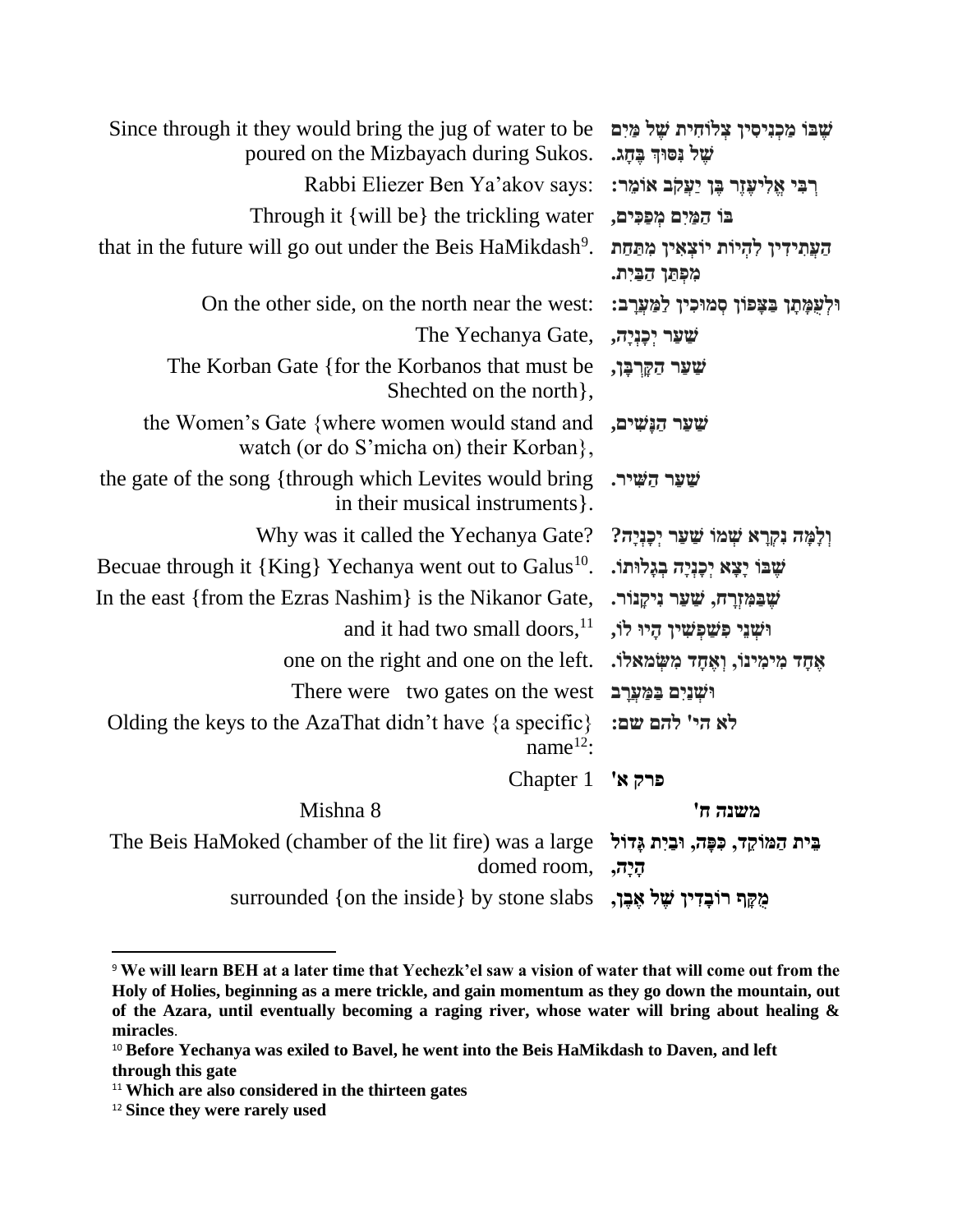|                                          |                 | the elders of the בית אב would sleep there <sup>13</sup> , יִשֵׁנִים שָׁם,                                                                            |
|------------------------------------------|-----------------|-------------------------------------------------------------------------------------------------------------------------------------------------------|
| ומפתחות העורה בידם,                      |                 | they held the keys to the Azara,                                                                                                                      |
| בְאָרֶץ:                                 |                 | and the young כהנים slept on the ground, each with his וּפִרְחֵי כְהֻנָּה, אִישׁ כִּסְתּוֹ<br>garment {beneath his head}.                             |
| משנה ו                                   |                 | Mishna 6                                                                                                                                              |
|                                          |                 | The וארבע לשכות היו בבית המוקד had four chambers וארבע המוקד                                                                                          |
|                                          |                 | like small rooms that open into a big , לטרקלין, like small rooms that open into a big<br>hall;                                                       |
|                                          |                 | $2$ inside the שתים בקדש ושתים בחל, and $2$ on the outside                                                                                            |
| וראשי פספסין מבדילין בין קדש לחל.        |                 | with a row of stones separating between<br>the holy { $area$ } and regular { $area$ } <sup>15</sup> .                                                 |
|                                          | ומה היו משמשות, | What were these chambers used for?                                                                                                                    |
|                                          | מערבית דרומית,  | In the West Southern {chamber}                                                                                                                        |
|                                          |                 | the [sheep] for קרבנות { were kept}, קרבן [ שלאי ] איתה לשכת [ sheep] קרבו                                                                            |
|                                          | דרומית מזרחית,  | in the South Eastern {chamber}                                                                                                                        |
| היא היתה לשכת   עושי] לחם הפנים .        |                 | the Show Breads <sup>16</sup> [were baked].                                                                                                           |
|                                          | מזרחית צפונית,  | In the East Northern {chamber},                                                                                                                       |
| בה גנזו בני חשמונאי את אבני המזבח ששקצום | מלכי יון.       | the Hasmonean family hid the stones of<br>the Mizbayach that had been desecrated<br>by the Greek kings {in the time prior to<br>the Chanuka miracle}. |
|                                          |                 | In the North Western {chamber there<br>צפונית מערבית, בה יורדים לבית הטבילה.<br>were stairs } to descend to the .מקוה.                                |

**<sup>13</sup> The אב בית was the group of כהנים whose turn it was to do the עבודה that week – the elders would sleep on the stone slabs, and the youngsters would sleep on the floor.**

<sup>14</sup> **As we will learn, the המוקד בית is a large house in the North eastern gate of the Azara**

**<sup>15</sup> The המוקד בית was built half inside the Azara and half outside. Because there were doors on both sides, the inside part had the holiness of the Azara and the outside part didn't.**

**<sup>16</sup> The Southern chambers are the ones in the Kodesh (and were therefore used as such).**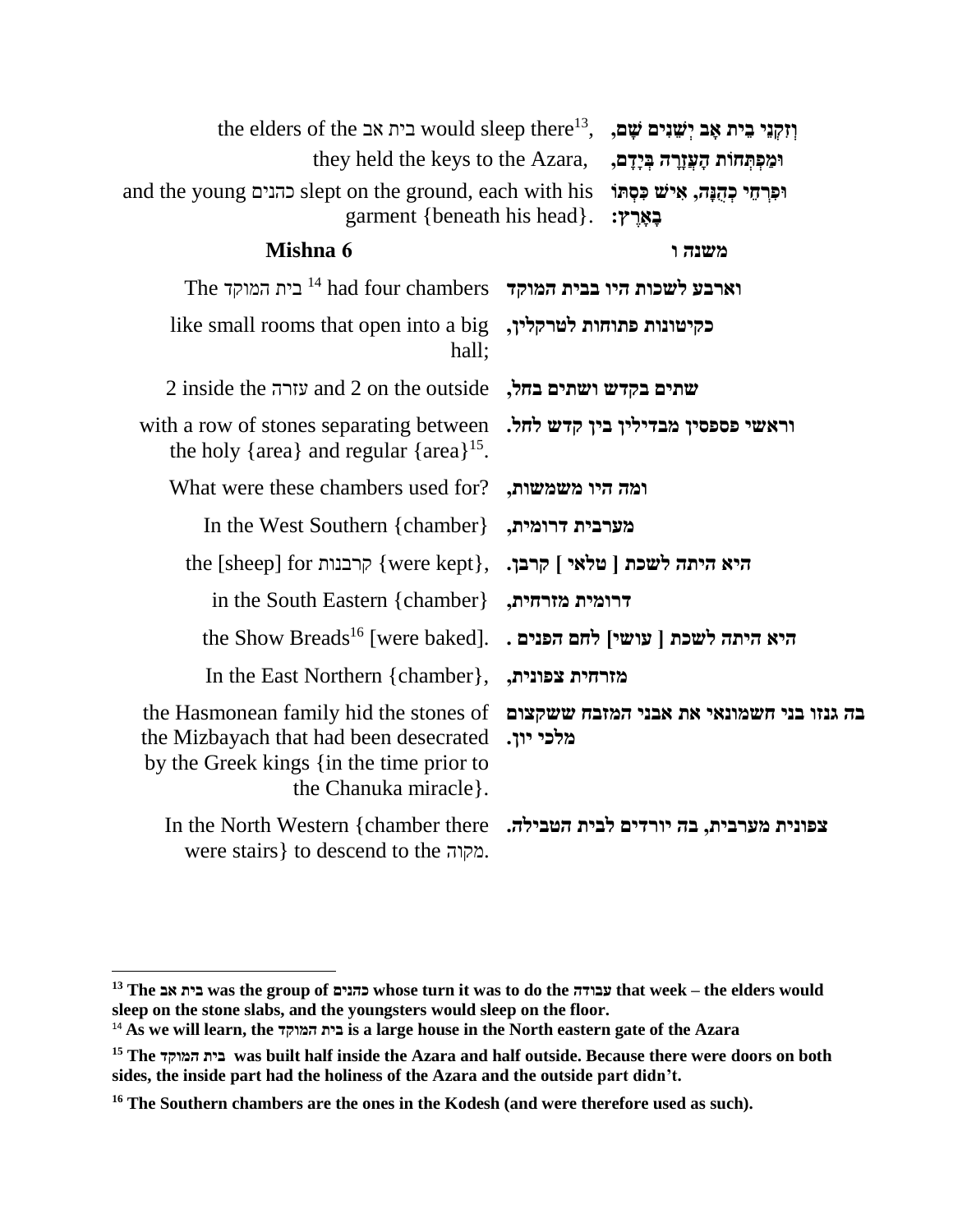



# **At the top right (highlighted) is the המוקד בית with its 4 chambers**

| Mishna 9                                                                          | משנה ט                            |
|-----------------------------------------------------------------------------------|-----------------------------------|
| There was in the floor of that room                                               | ומקום היה שם אמה על אמה           |
| a marble tile, the size of one cubit by one<br>cubit, with a ring attached to it, | וטבלא של שיש וטבעת היתה קבועה בה, |
| and a chain with the keys {to the Azara}<br>hanging {under this tile}.            | ושלשלת שהמפתחות היו תלויות בה.    |
| When it would come time to lock up                                                | הגיע זמן הנעילה,                  |
| the Kohen lifted the tile by the ring,                                            | הגביה את הטבלא בטבעת              |
| and take the keys from the chain;                                                 | ונטל את המפתחות מן השלשלת,        |
| and lock {the gate} from the inside,                                              | ונעל הכהן מבפנים,                 |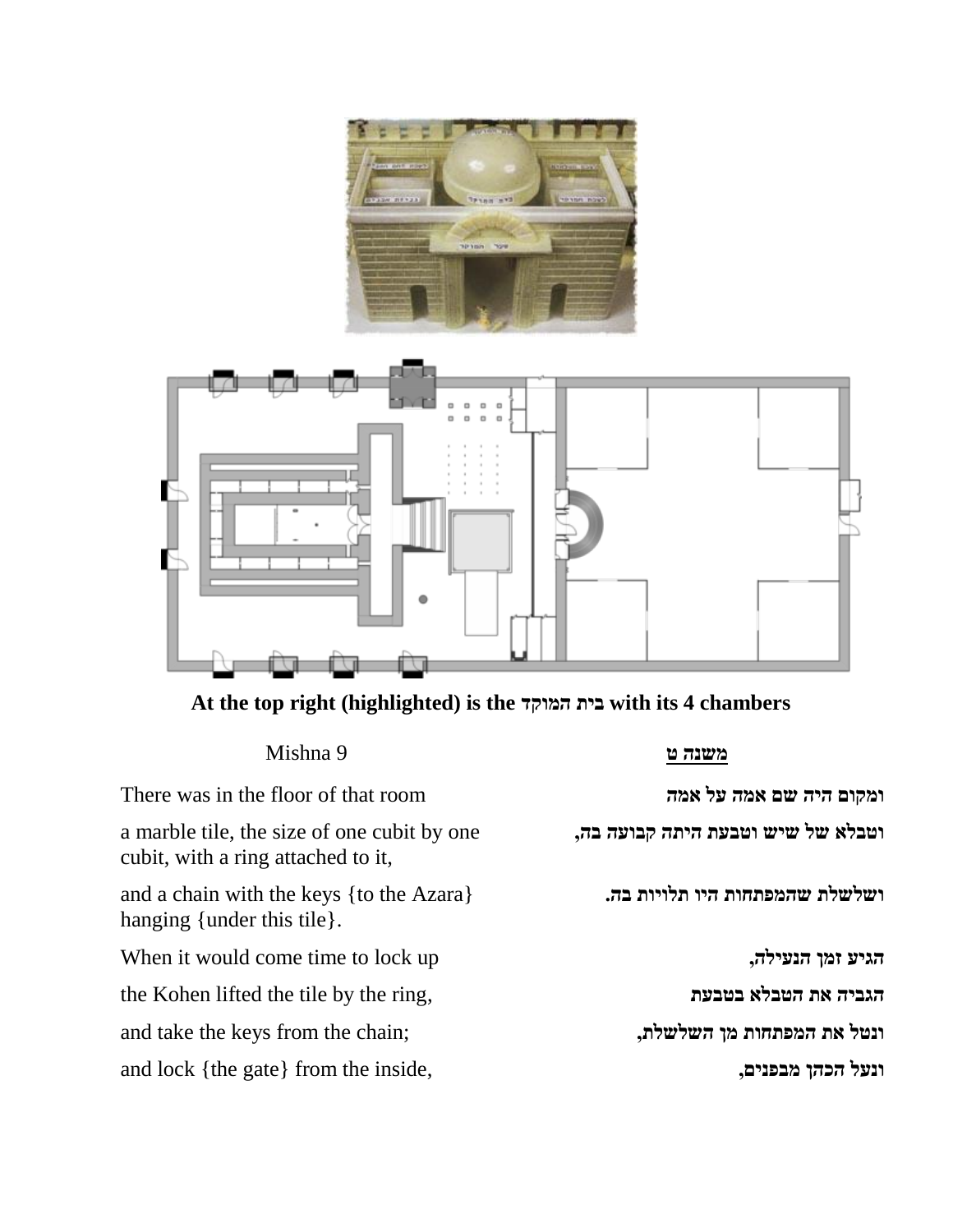| and a Levite {guard} would sleep outside.                                                             | ובן לוי ישן לו מבחוץ.                 |
|-------------------------------------------------------------------------------------------------------|---------------------------------------|
| When {the Kohen} finished locking up                                                                  | גמר מלנעול,                           |
| he would replace the keys on the chain                                                                | החזיר את המפתחות לשלשלת               |
| and return the tile to its place,                                                                     | ואת הטבלא למקומה,                     |
| cover {the tile} with his garment, and go<br>to sleep.                                                | נתן כסותו עליה, ישן לו.               |
| If a {Kohen} became impure {during the<br>$night\},$                                                  | ארע קרי באחד מהם,                     |
| he would leave through the tunnel <sup>17</sup> that is<br>beneath the Beis HaMikdash <sup>18</sup> , | יוצא והולך לו במסבה ההולכת תחת הבירה, |
| where candles were lit on either side,                                                                | והנרות דולקים מכאן ומכאן,             |
| until he came to the Mikve.                                                                           | עד שהוא מגיע לבית הטבילה.             |
| Rabbi Eliezer Ben Ya'akov says:                                                                       | רבי אליעזר בן יעקב אומר:              |
| He would leave through the tunnel that<br>goes under the "Cheil" <sup>19</sup> ,                      | במסבה ההולכת תחת החיל יוצא            |
| and exit {the Temple Mount} using the<br>Tedi Gate <sup>20</sup> .                                    | והולך לו בטדי.                        |

| <b>Rambam Laws of the Beis</b>                                             | רמב"ם הל' בית הבחירה |
|----------------------------------------------------------------------------|----------------------|
|                                                                            | Hab'chira            |
| <b>Chapter 5</b>                                                           | פרק ה'               |
| Halacha 4                                                                  | הלכה ד'              |
| Within the Cheil was the Azara, הַעֲזָרָה; Within the Cheil was the Azara, |                      |

<sup>17</sup> **Some commentaries translate Mesiba - an elevator-like pulley used to descend to the tunnel.**

<sup>18</sup> **A Tamei person can go in the tunnel since it doesn't have the sanctification of the Beis HaMikdash**

**<sup>19</sup> Area outside the Beis HaMikdash. After a Ba'al Keri immerses in the Mikve, he is still a T'vul Yom until sunset, whom the Rabbinic law forbids from entering the Ezras Nashim (& Beis HaMoked), and Torah law forbids him from entering the Azara until after bringing a Korban the next day. The Tana Kama says, that he would nevertheless return to his place until the morning, as the Rabbinic addition doesn't apply since he became Tamei while inside. According to Rabbi Eliezer Ben Ya'akov, he would leave immediately, since as a T'vul Yom prohibited from returning to the Beis HaMoked.**

**<sup>20</sup> The Northern gate was used by people who wanted to stay away from crowds.**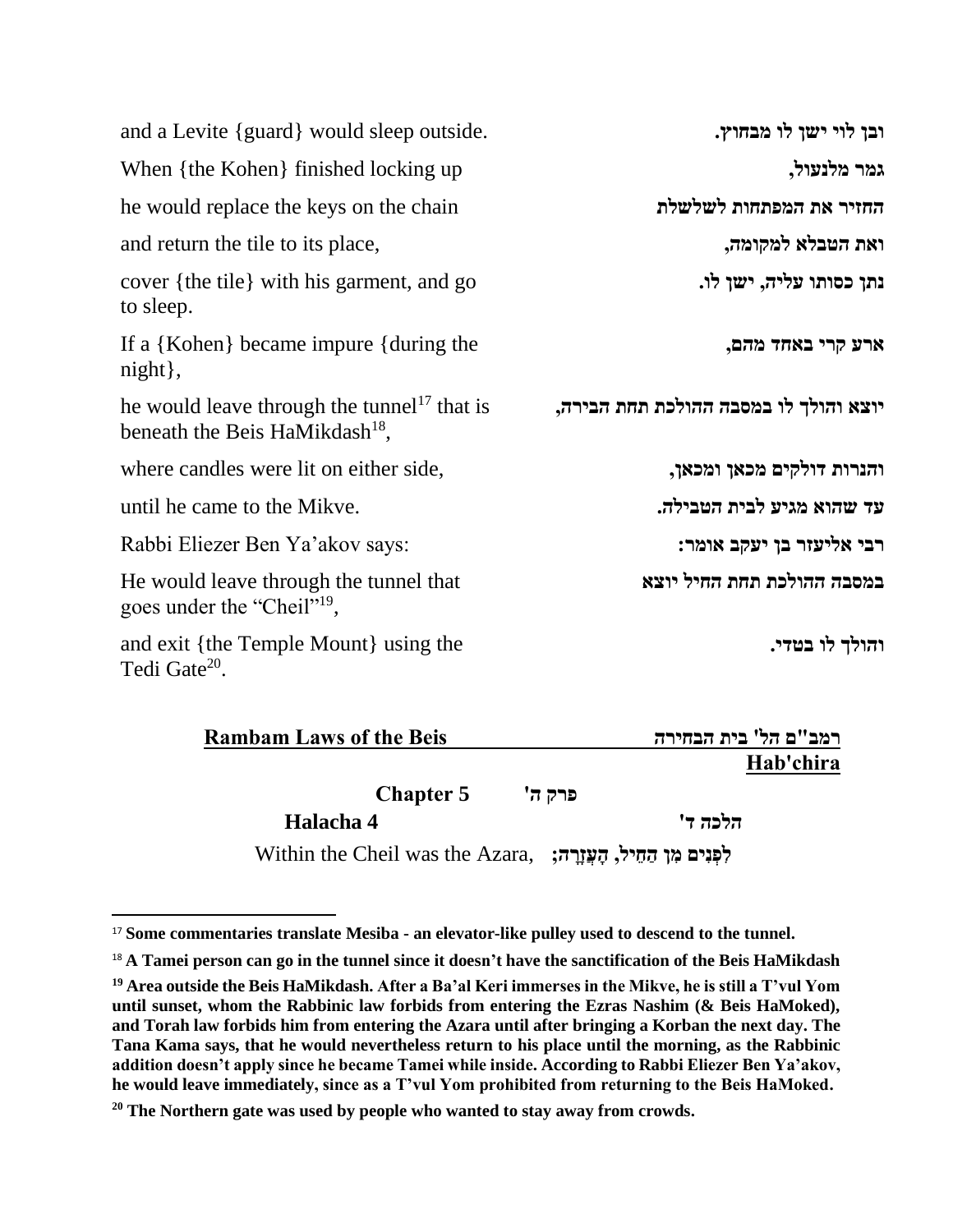| and the entire Azara was one hundred and<br>eighty-seven Amos long                                                   | וְכָל הָעֲזָרָה הָיְתָה אֹרֶךְ מֵאָה וּשְׁמוֹנִים<br>וִשְׁבַע, |
|----------------------------------------------------------------------------------------------------------------------|----------------------------------------------------------------|
| by one hundred and thirty-five Amos wide,                                                                            | עַל רֹחַב מֵאָה וּשְׁלוֹשִׁים וְחָמֵשׁ.                        |
| and it had seven gates, יִשְׁבָעָה שְׁעָרִים הָיוּ לָה                                                               |                                                                |
| three on the north close to the west                                                                                 | שְׁלוֹשָׁה מִן הַצְּפוֹן סְמוּכִין לַמַּעְרָב,                 |
| and three on the south close to the west,                                                                            | וּשְׁלוֹשָׁה מִן הַדְּרוֹם סְמוּכִין לַמַּעְרָב,               |
| and one on the east הַמְזָרָה                                                                                        |                                                                |
| parallel to the Holy of Holies in the center.                                                                        | מְכִוָּן כְּנֶגֶד בֵּית קֹדֶשׁ הַקֲדָשִׁים בָּאָמְצָע.         |
| Halacha 5                                                                                                            | הלכה ה'                                                        |
| Each of these gates                                                                                                  | כָּל שַׁעַר מֵהֶן,                                             |
| was ten Amos wide and 20 Amos high,                                                                                  | הָיָה רָחְבּוֹ עֶשֶׂר אַמּוֹת וְגָבְהוֹ עָשְׂרִים אַמָּה       |
| and had gold-plated gates, וְהָיוּ לוֹ דְּלָתוֹת מְחֻפּוֹת זָהָב                                                     |                                                                |
| besides for the eastern gate הוץ משער מזרחי                                                                          |                                                                |
| which was made of copper that shone like<br>gold;                                                                    | שָׁהָיָה נְחֹשָׁת דּוֹמָה לְזָהָב,                             |
| this gate was called the Upper Gate                                                                                  | וְשַׁעַר זֶה הוּא הַנִּקְרָא שַׁעַר הָעֶלְיוֹן,                |
| and it is {also known as} the Nikanor Gate. יְהוּא שַׁעַר נִיקֲנוֹר.                                                 |                                                                |
|                                                                                                                      |                                                                |
| Halacha 6                                                                                                            | הלכה ו'                                                        |
| The Azara wasn't exactly in the center of Har הַעֲזָרָה לֹא הָיְתָה מְכֻוֶּנֶת בְּאָמְצַעׁ הַר הַבֵּיִת,<br>HaBayis, |                                                                |
| rather it was more distant from the south of<br>Har HaBayis                                                          | אֵלָא רְחוֹקָה מִדְרוֹם הַר הַבַּיִת                           |
| יָתֵר מִכָּל הָרוּחוֹת, , than any of the other sides                                                                |                                                                |
| and closer to the west than any other side,                                                                          | וקרובה למערבו יתר מכל הרוחות;                                  |
| and between {the Azara} and the north                                                                                | וּבִינָה וּבִין הַצָּפוֹן                                      |
| was more {space} than between it and the<br>west;                                                                    | יַתֵר מִמַּה שֵׁבִּינָה וּבִין הַמַּעְרַב,                     |
| and between {the Azara} and the east                                                                                 | וּבִינָה וּבִין הַמְזוַרָה                                     |
| was more than between it and the north.                                                                              | יָתֵר מִמַּה שֶׁבֵּינָה וּבִין הַצָּפוֹן.                      |
| Halacha 7                                                                                                            | הלכה ז'                                                        |
| Before the Azara on the east side was the<br>Ezras Nashim,                                                           | וְלִפְנֵי הָעֲזֶרָה בּמִּזְרָח הָיְתָה עֲזֶרֶת הַנַּשִׁים,     |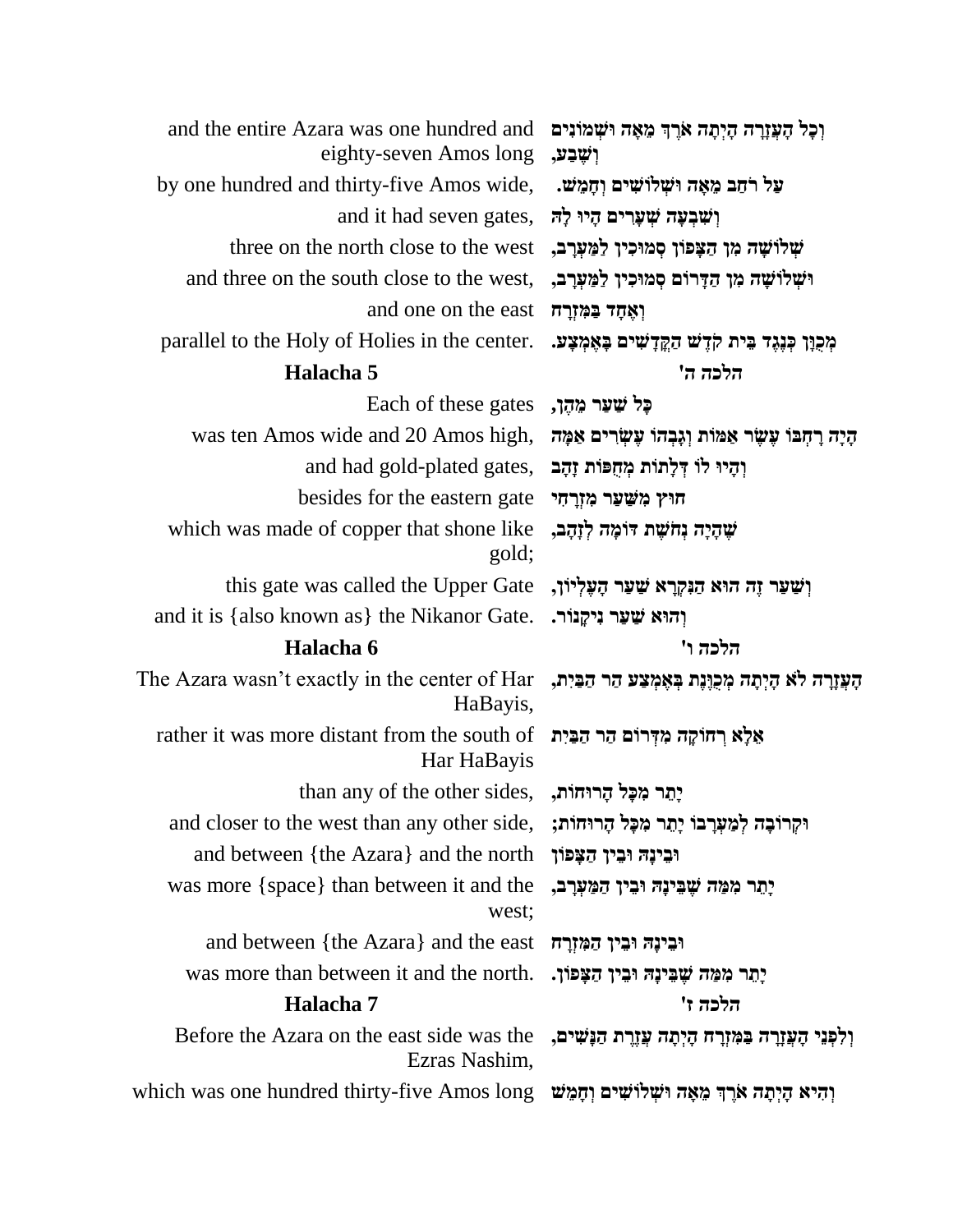| by one hundred and thirty-five Amos wide. נעל רֹחַב מֵאָה וּשְׁלוֹשִׁים וְחָמֵשׁ.                                                               |                                                   |
|-------------------------------------------------------------------------------------------------------------------------------------------------|---------------------------------------------------|
| There were four chambers in its four corners, ואֲרְבַּע לִשָּׁכוֹת הָיוּ בְּאֲרְבַּע מִקְצוֹעוֹתֶיהָ,                                           |                                                   |
| of forty Amos by forty Amos; גַּמֶּה; 35 אֲמָה;                                                                                                 |                                                   |
| and they did not have roofs, , הְיוּ מְקְרוֹת,                                                                                                  |                                                   |
| which is the way they will be in the future.                                                                                                    | וְכֵן הֶן עֲתִידִין לְהִיוֹת.                     |
| Halacha 8                                                                                                                                       | הלכה ח'                                           |
| What was the use { of these chambers }?                                                                                                         | ומה הֵן מִשַׁמִּשׁוֹת                             |
| The south eastern $\{chamber\}$                                                                                                                 | דְרוֹמִית מִזְרָחִית                              |
| was the chamber of the Nazarites                                                                                                                | לִשְׁכַּת הַגְּזִירִים,                           |
| in which they would cook their peace<br>offerings                                                                                               | שַׁשָׁם מִבִשְׁלִין אֵת שַׁלְמֵיהֵם               |
| and shave their hair; ; וִמְגַלְחִין אֶת שְׂעָרָם                                                                                               |                                                   |
| the north eastern {chamber}                                                                                                                     | מִזְרָחִית צִפּוֹנִית                             |
| was the chamber for storing wood                                                                                                                | לִשְׁכַּת דִּיר הָעֵצִים,                         |
| in which the Kohanim who had a physical<br>defect                                                                                               | שָׁשָׁם כּוֹהֲנִים בַּעֲלֵי מוּמִין               |
| מִתַלְעִים בַּעֲצִים, would check the wood for worms,                                                                                           |                                                   |
| since a log in which a worm was found was<br>disqualified.                                                                                      | שָׁכָּל עֵץ שֵׁנִּמִצָא בּוֹ תּוֹלַעַת, פָּסוּל;  |
| The north western {chamber} was the<br>chamber of the Metzora'im,                                                                               | צְפוֹנִית מַעְרָבִית לִשְׁכַּת הַמְּצֹרָעִים;     |
| and in the south west {chamber} מַעְרָבִית דְּרוֹמִית                                                                                           |                                                   |
| they would keep wine & oil, נְשְׁמֶן, לִשְׁמֶן,                                                                                                 |                                                   |
| and it was known as the chamber of the oil. אַמְנַיָּה. and it was known as the chamber of the oil.                                             |                                                   |
| Halacha 9                                                                                                                                       | הלכה ט'                                           |
| The Ezras Nashim was surrounded by a יַעֲזֶרָת הַנְּשִׁים קִיְתָה מֻקֶּפֶּת כְּצוּצְטְרָה, יוּ The Ezras Nashim was surrounded by a<br>balcony, |                                                   |
| so that the women could see from above                                                                                                          | כְּדֵי שָׁיִּהִיוּ הַנָּשִׁים רוֹאוֹת מִלְמַעְלָן |
| and the men from below,                                                                                                                         | וְהָאֲנָשִׁים מִלְמַטָּן-                         |
| so that they shouldn't be mixed <sup>21</sup> . יִהְיוּ מְעֻרְבָּבִין.                                                                          |                                                   |

<sup>21</sup> **From the fact that the Rambam doesn't mention Simchas Beis Hasho'eiva, we could perhaps understand that it remained this way all year.**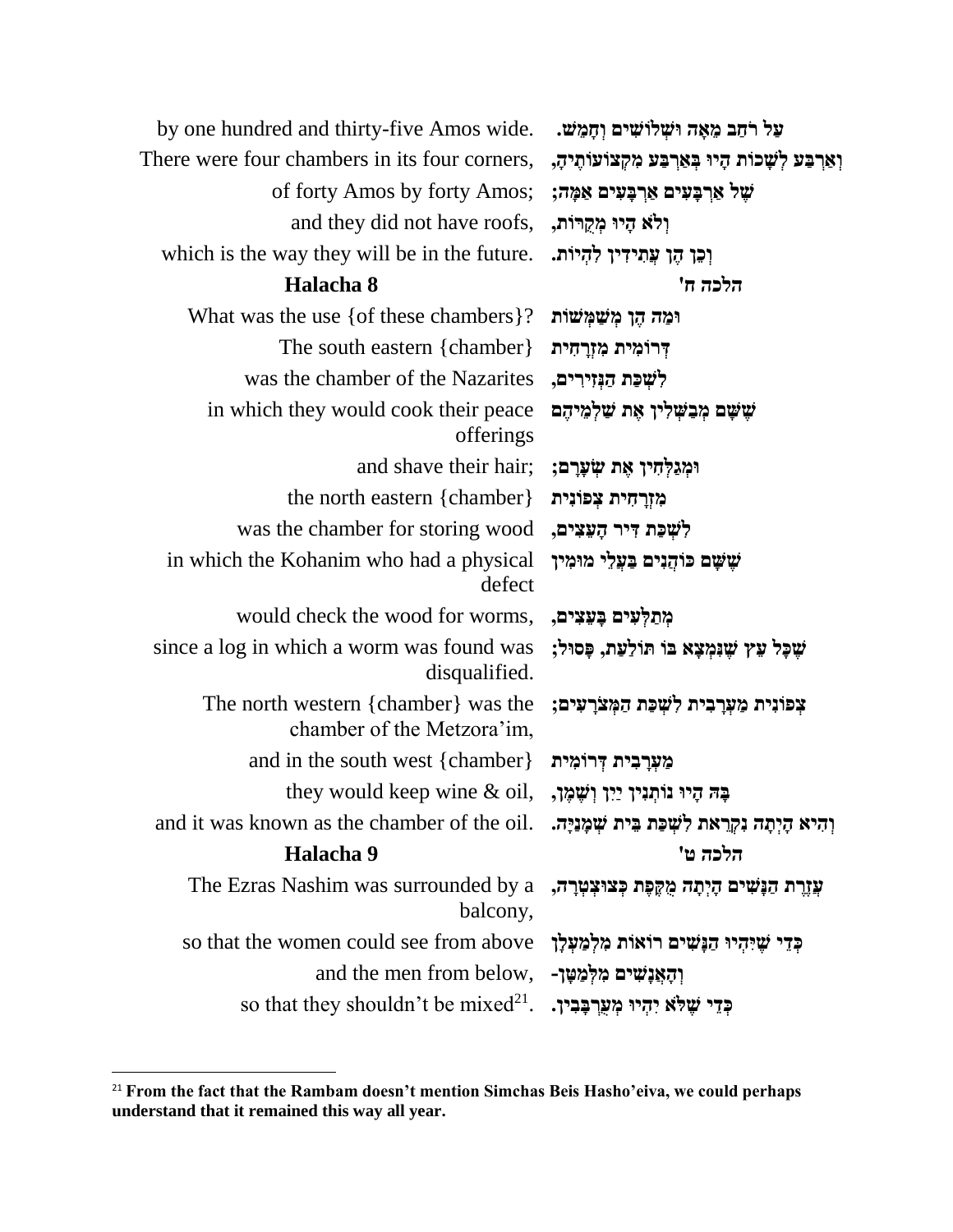| There was a large structure at the side of the הַיָּתְ בְּצַד הָעֲזֶרָה,<br>Azara                    |                                                                 |
|------------------------------------------------------------------------------------------------------|-----------------------------------------------------------------|
| on the north towards the outside                                                                     | בִּצְפוֹנָה מִבַּחוּץ                                           |
| between the Azara and the Cheil                                                                      | בֵּין הָעֲזֶרָה וְהַחֵיל,                                       |
| which was built as a dome                                                                            | וְהָיָה בָּנוּי כִּיפָה,                                        |
| and surrounded {on the inside} with stone<br>slabs                                                   | וּמֻקָּף רִבְדִין שָׁל אֶבֶן;                                   |
| and it was called the house of the fireplace. וְהוֹא הָיָה נִקְרָא בֵּית הַמּוֹקֵד.                  |                                                                 |
| It had two doors, -יִשְׁנֵי פְּתָחִים הָיוּ לוֹ                                                      |                                                                 |
| one opened to the Azara, יִעֲזָרָה, one opened to the Azara,                                         |                                                                 |
| and one opened to the Cheil. ואֲחָד פַּתוּחַ לַחֵיל.                                                 |                                                                 |
| Halacha 10                                                                                           | הלכה י'                                                         |
| {The Beis HaMoked} had within it four) וְאֵרְבַּע לְשָׁכוֹת הָיוּ בּוֹ<br>chambers,                  |                                                                 |
| two in the holy part $\&$ two in the part that was<br>not holy                                       | שתים קדש ושתים חל;                                              |
| and there were beams that indicated the<br>division between holy and unholy.                         | וְרָאשִׁי פְּסִיפָסִין מַבְדִּילִין בֵּין הַקִּדֶשׁ<br>וְהַחֹל. |
| What was the function of these rooms?                                                                | ומה היו משמשות-                                                 |
| The south western $\{chamber\}$                                                                      | -מַעְרָבִית דְּרוֹמִית                                          |
| was the chamber of the sheep {where the sheep ,<br>sheep for the Tamid were stored},                 |                                                                 |
| The south eastern {chamber}                                                                          | דְרוֹמִית מִזְרָחִית                                            |
| was the chamber where the showbread was הַפְּנִים, was the chamber where the showbread was<br>baked; |                                                                 |
| the north eastern ${chamber}$                                                                        | מִזְרַחִית צִפוֹנִית                                            |
| was where the Hasmonean kings stored נְהַא גְּנְזוּ בֵּית חַשְׁמוֹנַאי                               |                                                                 |
| the stones of the Mizbayach that had been<br>defiled by the Greek kings.                             | אַבְנֵי הַמִּזְבֵּחַ שָׁשִׁקְצוּם מַלְכֵי יָוָן,                |
| The north western {chamber} יִצְפוֹנִית מַעְרָבִית                                                   |                                                                 |
| is where they would descend to the Mikve. בָּה יוֹרְדִין לְבֵית הַטְּבִילָה.                         |                                                                 |
| Halacha 11                                                                                           | הלכה י"א                                                        |
| One who would go down to the Mikve from , היורד לְבֵית הַטְּבִילָה מִלִּשְׁכָּה זוֹ<br>this chamber  |                                                                 |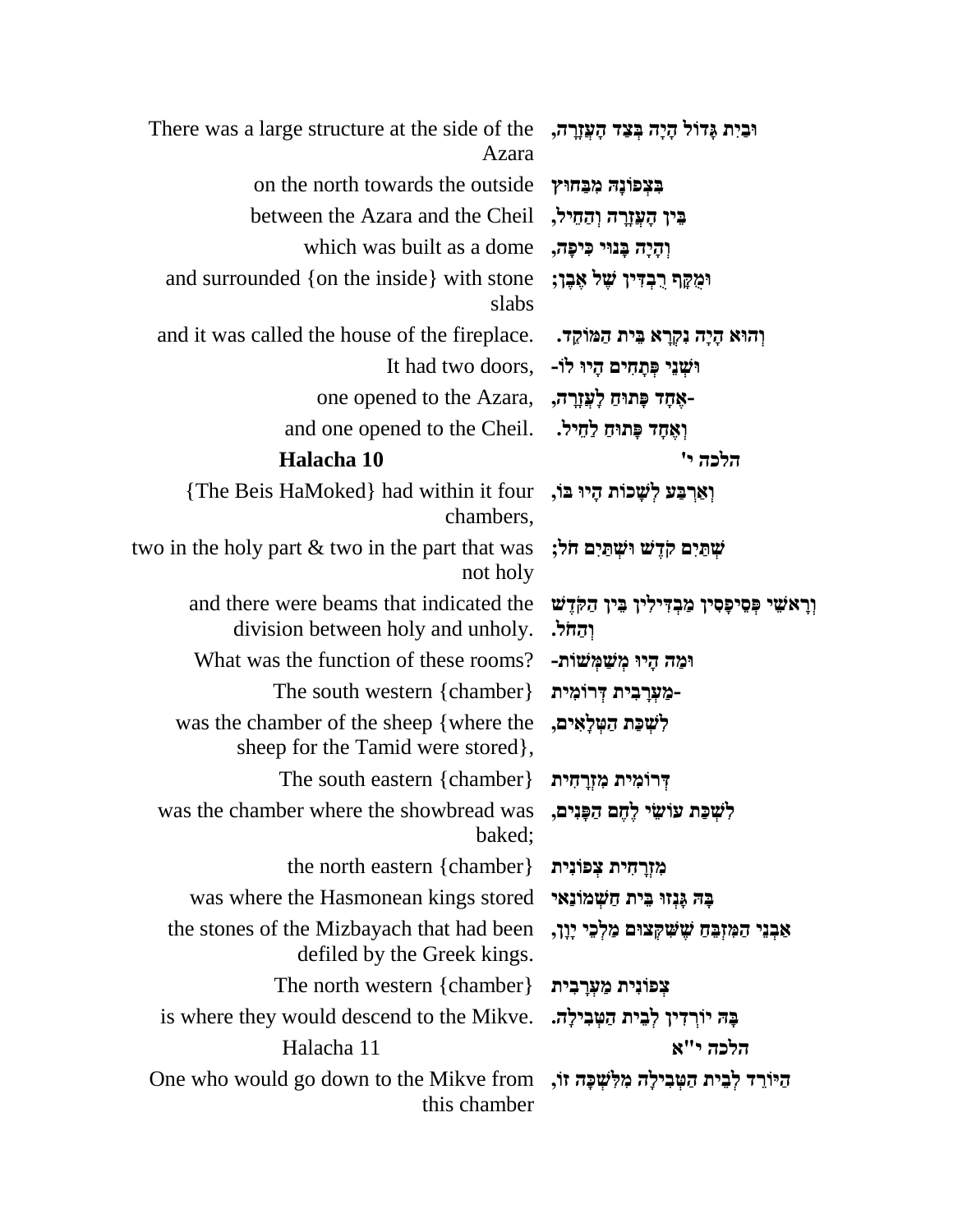| הַיָה הוֹלֶךְ בַּמִּסְבָה would walk in the tunnel                        |  |
|---------------------------------------------------------------------------|--|
| <del>ההולכת תחת המקדש כלו that goes under the entire Beis HaMikdash</del> |  |
| and candles were lit from either side ,וְהַנֵּרוֹת אִלְקוֹת מִכָּאוֹ      |  |
| until he reached the Mikve. נעד שמגיע לבית הַטְבִילָה.                    |  |
| There was a fire burning {in that room} , וּמְדוּרָה הָיִתָּה שָׁם        |  |
| and a dignified restroom. וּבִית הַכִּפְא שֵׁל כַבוֹד                     |  |
| This is was its dignity; יְדָה הוא כְּבוֹדוֹ                              |  |
| if one found it closed, מִצְאוֹ נַעוּל,                                   |  |
| he knew that someone was inside: בַּיָּדוּעַ שֵׁיֵּשׁ שַׁם אַדָּם:        |  |
|                                                                           |  |

### **The Ezras Nashim**

In the 2nd Beis HaMikdash, there was a lower Azara and a higher Azara. The lower Azara was called the Ezras Nashim, and had only one entrance gate, called the gate of Ezras Nashim. This gate was preceded by 12 steps, either around the entire Beis HaMikdash, or only by the gate of Ezras Nashim. The Ezras Nashim was square; 135 Amos by 135 Amos. It had four chambers, one on each corner, 40 X 40 Amos each, and they had no roof, in the same manner as the 4 chambers in the  $3<sup>rd</sup>$  Beis HaMikdash. However, they were used for a different purpose, and they will differ in various other ways as well, as we'll learn BEH.



There was also a chamber in the Ezras Nashim for the small Sanhedrin, and various other chambers. Along the wall of the Ezras Nashim there was a balcony upon which the women would stand to observe the Simchas Beis Hasho'eiva (and perhaps throughout the year as well). This balcony was not constructed together with the Beis HaMikdash, and was only put in later, when the need arose. However, the Chachomim permitted themselves to do so, due to the fact that there will be a similar balcony in the 3<sup>rd</sup> Beis HaMikdash as well. Here too, its purpose will be different and there will be various structural differences. The Rambam mentions that there were stairs outside the Ezras Nashim, so the women could ascend to the balcony.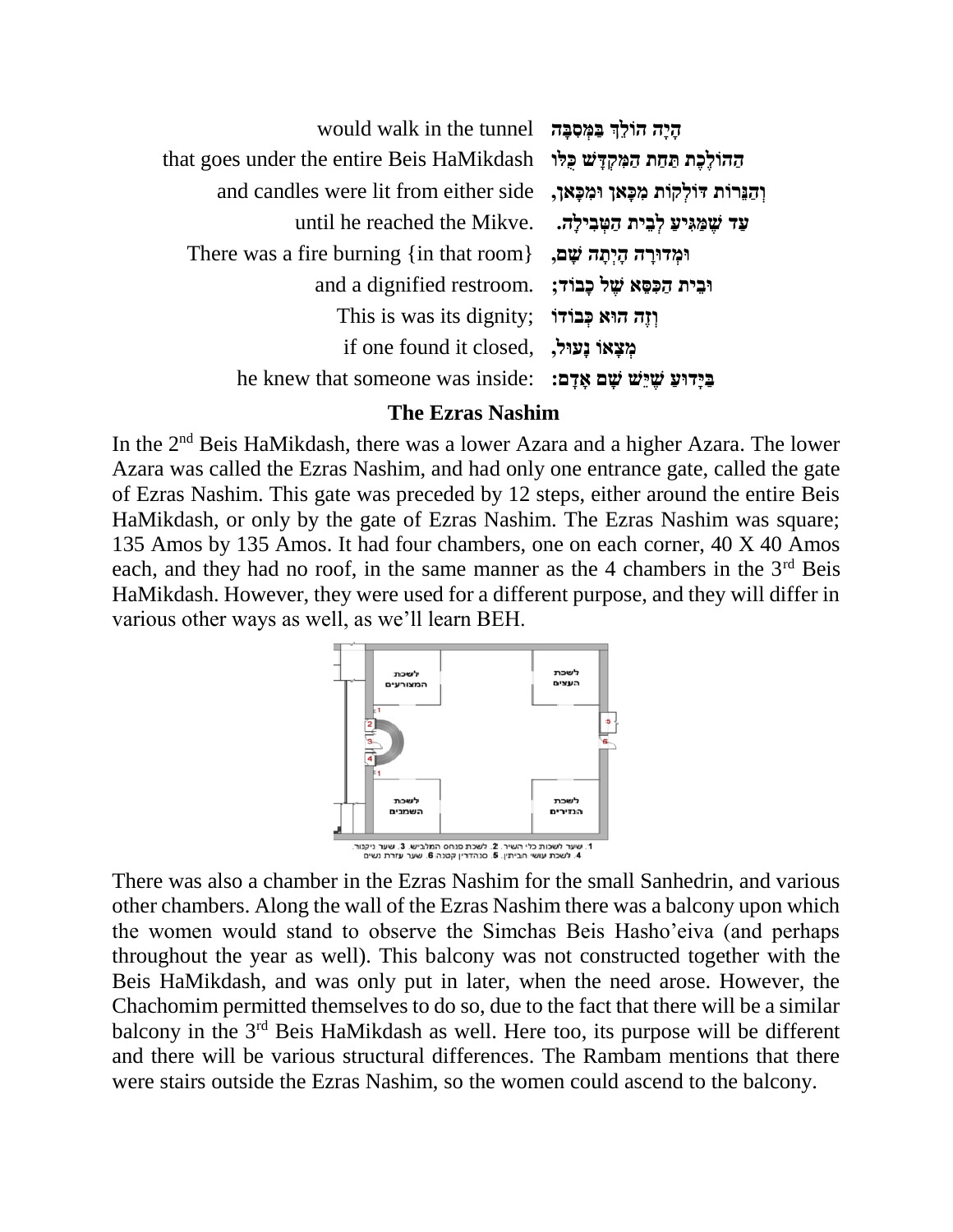

At the west of the Ezras Nashim there were 15 half circle steps leading up to the Nikanor gate – entrance to the Azara, and there were chambers for the Levites, on either side of the stairs, under the floor of the Azara, open to the Ezras Nashim. There were also two chambers on top of the stairs.

## **The Azaros of the 3rd Beis haMikdash**

Unlike the Azaros of the  $2<sup>nd</sup>$ , the Azaros of the  $3<sup>rd</sup>$  Beis HaMikdash will be one inside the other, so that the Ezras Nashim will surround the Azara from 4 directions, like this:



In the drawing above, the outer square is the Ezras Nashim and the inner square is the Azara. All walls are 6 Amos thick. Notice the chambers on all 4 corners of the outer Azara, and the balcony with rooms between them. Notice also the inner Azara in the center, with the Mizbayach inside it. The Heichal is behind the inner Azara and opens into it, but is actually situated on the west side of the outer Azara. There are also the larger structures – Lishkos, that we will learn about BEH.

**נבואת יחזקאל סי' מ"ו 46 .Ch Prophecy s'el'Yechezk**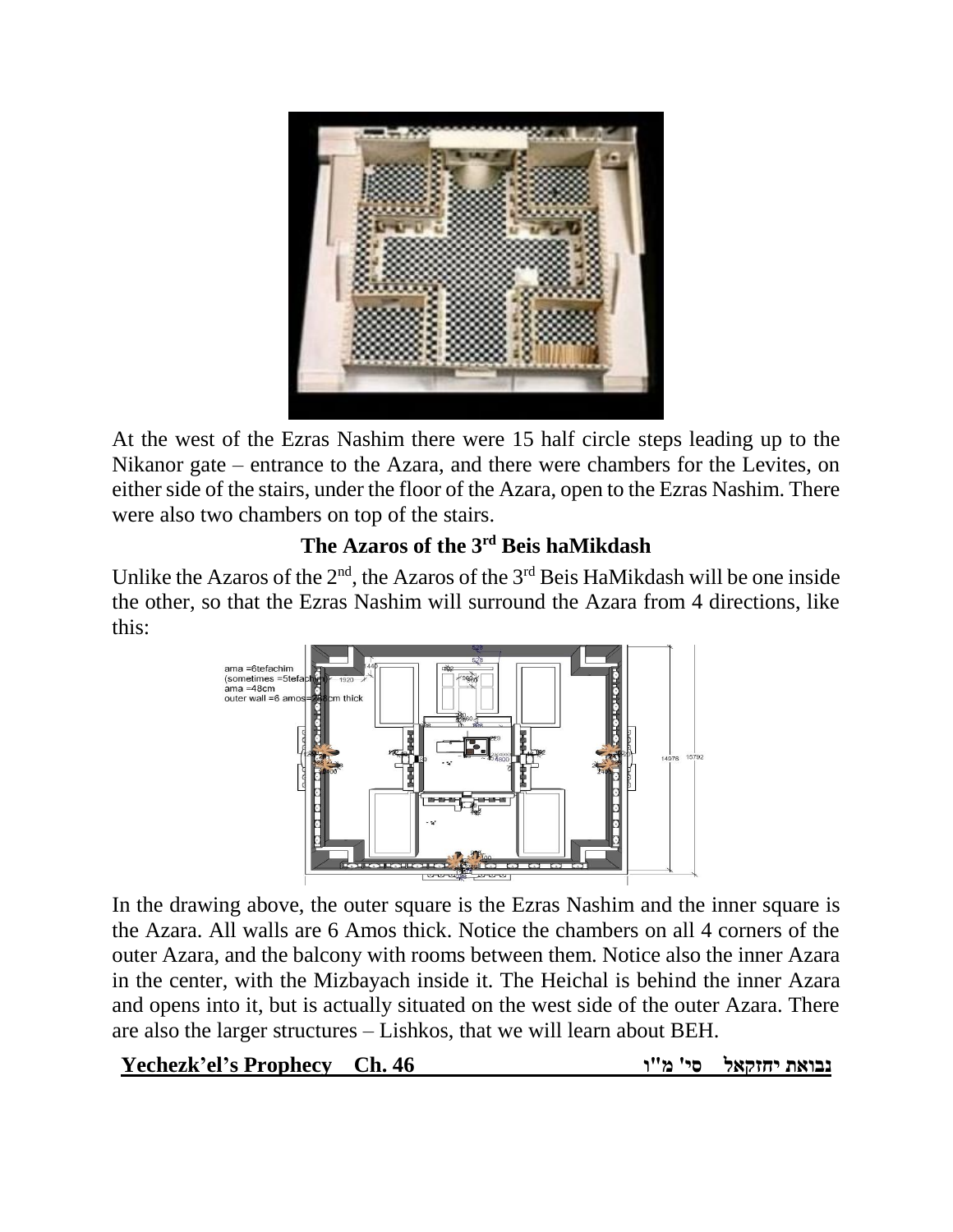| Pasuk 21                                                                                                                                    | פסוק כ"א                                                          |
|---------------------------------------------------------------------------------------------------------------------------------------------|-------------------------------------------------------------------|
| And {the angel} took me to the outer courtyard הַחִיצֹנָה And {the angel} took me to the outer courtyard                                    |                                                                   |
| and brought me to the four corners of the<br>courtyard;                                                                                     | וַיַּעֲבִירֵנִי אֵל אַרְבַּעַת מִקְצוֹעֵי הֵחָצֵר                 |
| and behold there was a $\{small\}$ courtyard in the<br>corners of the courtyard.                                                            | וְהִנֵּה חָצֵר בְּמִקְצֹעַ הֶחָצֵר חָצֵר בְּמִקְצֹעַ<br>הַחָּצֵר: |
| Pasuk 22                                                                                                                                    | פסוק כ"ב                                                          |
| In all four corners of the courtyard there were הַאֲרוֹת קַטְרוֹת בְּאֵרְצִבּעַת מִקְצֹעוֹת הֵחָצֵר הֲצָרוֹת ק<br>courtyards without roofs, |                                                                   |
| $40$ Amos long and 30 Amos wide, אַרְבַּעִים אֹרֵךְ וּשְׁלֹשִׁים רֹחַב                                                                      |                                                                   |
| all four had the same measurement. . מִדָּה אֲחַת לְאֵרְבַּעְתָּם מְהָקְצָעוֹת                                                              |                                                                   |
| Pasuk 23                                                                                                                                    | פסוק כ"ג                                                          |
| And there was a row of stones all around on the<br>inside of each of these {chambers}                                                       |                                                                   |
| with places to cook under the rows all around. וּמְבַשְׁלוֹת עָשׂוּי מִתַּחַת הַטִּירוֹת סָבִיב                                             |                                                                   |
| Pasuk 24                                                                                                                                    | פסוק כ"ד                                                          |
| And he said to me: these are the cooking chambers, אֲלֵי אֱלֶה בֶּית הַמְּבַשְּׁלִים And he said to me: these are the cooking chambers,     |                                                                   |
| Where the {Kohanim} who serve in the Beis<br>HaMikdash cook the Korbanos of the people:                                                     | אַשֵׁר יִבַשְׁלוּ שָׁם מְשָׁרְתֵי הַבַּיִת אֶת זֶבַח<br>העם.      |

*These 4 chambers in the 3rd Beis HaMikdash will be used for cooking, in fact they*  will have a set place around the inside wall, where pots can be placed, to cook the *meat of the Korbanos. This is why they will not have a roof. The word קטורות comes from the word קיטור – smoke, the absence of a roof will allow for the smoke to go out.*

*In the 2nd Beis HaMikdash, these rooms were designated for other purposes. Only the Lishkas Metzora'im was actually used for cooking the Korban of the Metzora. Although in the 3rd Beis HaMikdash, the chambers will be 40 Amos by 30, in the 2 nd they were made as a perfect square, 40 X40.*

*Why the difference in the dimensions? Perhaps it has to do with the fact that the Azara's were not one within the other as they will be in the 3rd Beis HaMikdash, but one below the other as they were in the first. If the Azaros were made one within the other, the entire dimension of the Azaros, including the placement of the Mizbayach would have to be changed. Perhaps that was something that they were unable to do, especially due to the fact that they were not sure how to do it exactly as the P'sukim of Yechezk'el since there are various opinions. The 4 chambers were made, because there was no major change in the dimensions. However, since*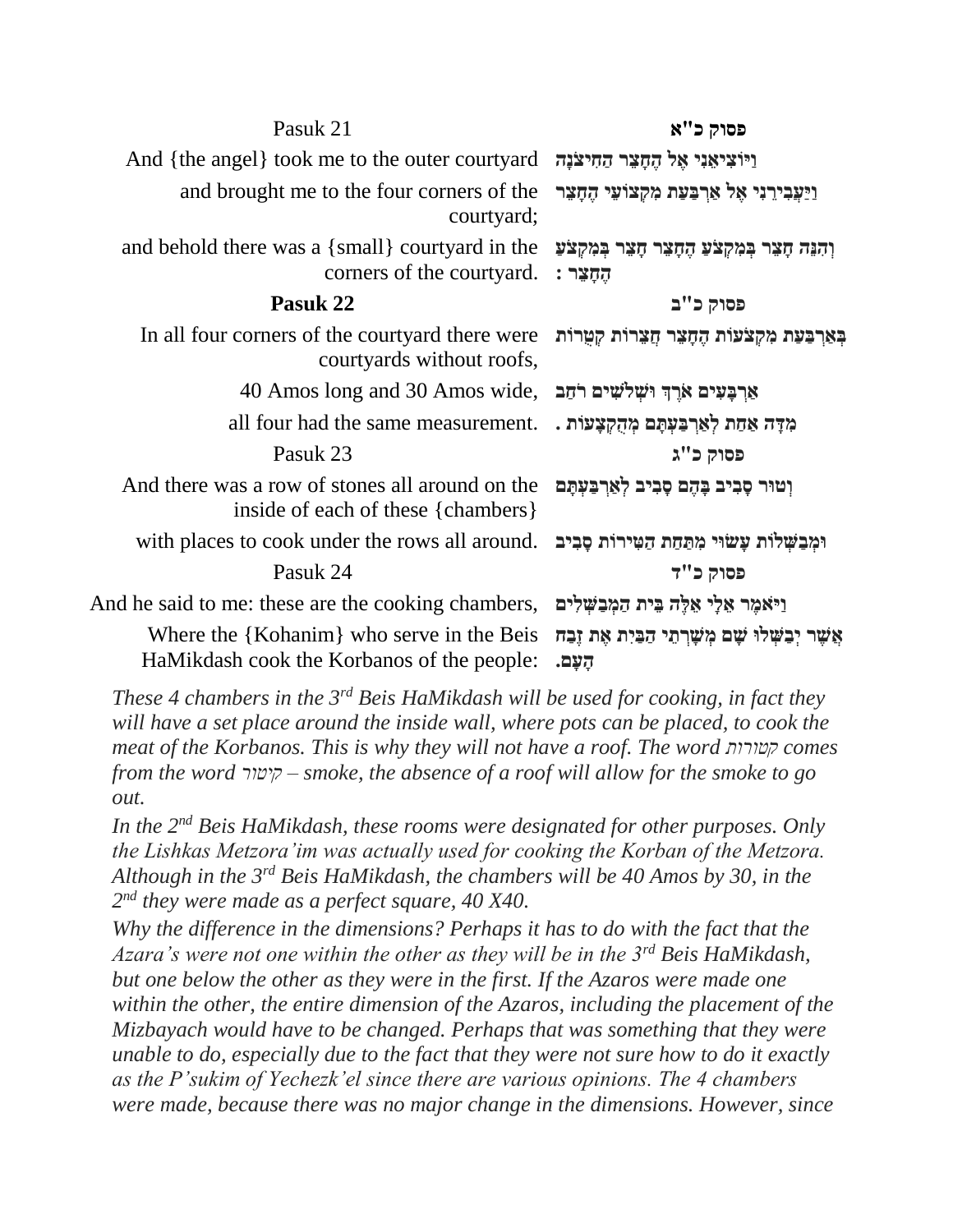*they were anyway not exactly like the P'sukim of Yechezk'el, it was more like a Zeicher, and it was better to make them completely square.*

| <b>The Balcony</b>                                                                                                                                |          |
|---------------------------------------------------------------------------------------------------------------------------------------------------|----------|
| <b>Chapter 40</b><br>'סימן מ                                                                                                                      |          |
| Pasuk 17                                                                                                                                          | פסוק י"ז |
| And he brought me to the outer courtyard {ezras זֵהְיצוֹנָה And he brought me to the outer courtyard<br>Nashim                                    |          |
| and behold there were chambers {upon} a floor זְהָגֶה לִשָּׁכוֹת וְרִצְפֶּה עָשְׂוּי לְחֻצֵר<br>(balcony) all around the courtyard; פְבִיב סָבִיב |          |
| There were {altogether} thirty chambers upon the :שְׁלְשֵׁים לְשָׁכְוֹת אֱלִ־הֶרְצְפֵהּ<br>balcony.                                               |          |
| Rashi explains that this balcony is like a second floor with thirty chambers all around.                                                          |          |
| Pasuk 18                                                                                                                                          | פסוק י"ח |

**וְ הָּ רִֶֽׁ צְ פָּה אֶ ל־כֶ ִ֣תֶ ף הַ שְ עָּרִׁ ָ֔ ים** gates the until up went balcony The The bottom of the balcony was parallel to the top of the gates {50 Amos high}.

**לְ עֻמַ ֵ֖ ת אִֹ֣ רֶ ְך הַ שְ עָּרִׁ ִ֑ ים הָּ רִֶֽׁ צְ פָּ ֵ֖ה הַ תַ חְ תֹונֶָּֽה׃**

In the  $2<sup>nd</sup>$  Beis HaMikdash, a balcony was made when there was a need for a place that the women could watch from above, so that men & women do not stand together. The balcony was a fence that was put on top of the walls, and it went all along the Ezras Naashim. It was able to be accessed by stairs from the outside that went up to the top of the wall.



In the 3rd Beis HaMikdash, the balcony will not go around the entire Ezras Nashim (which goes all around the entire Beis HaMikdash.

It will be at the height of 50 Amos (the same height as the gates), and it therefore only goes up until the gates, and it also will not go over the 4 chambers in the corner. Hence, we have 6 balconies, east north & south, two on each side. Each one will have 5 rooms, thirty rooms all together. Some say that the west side will also have a balcony, but without rooms.